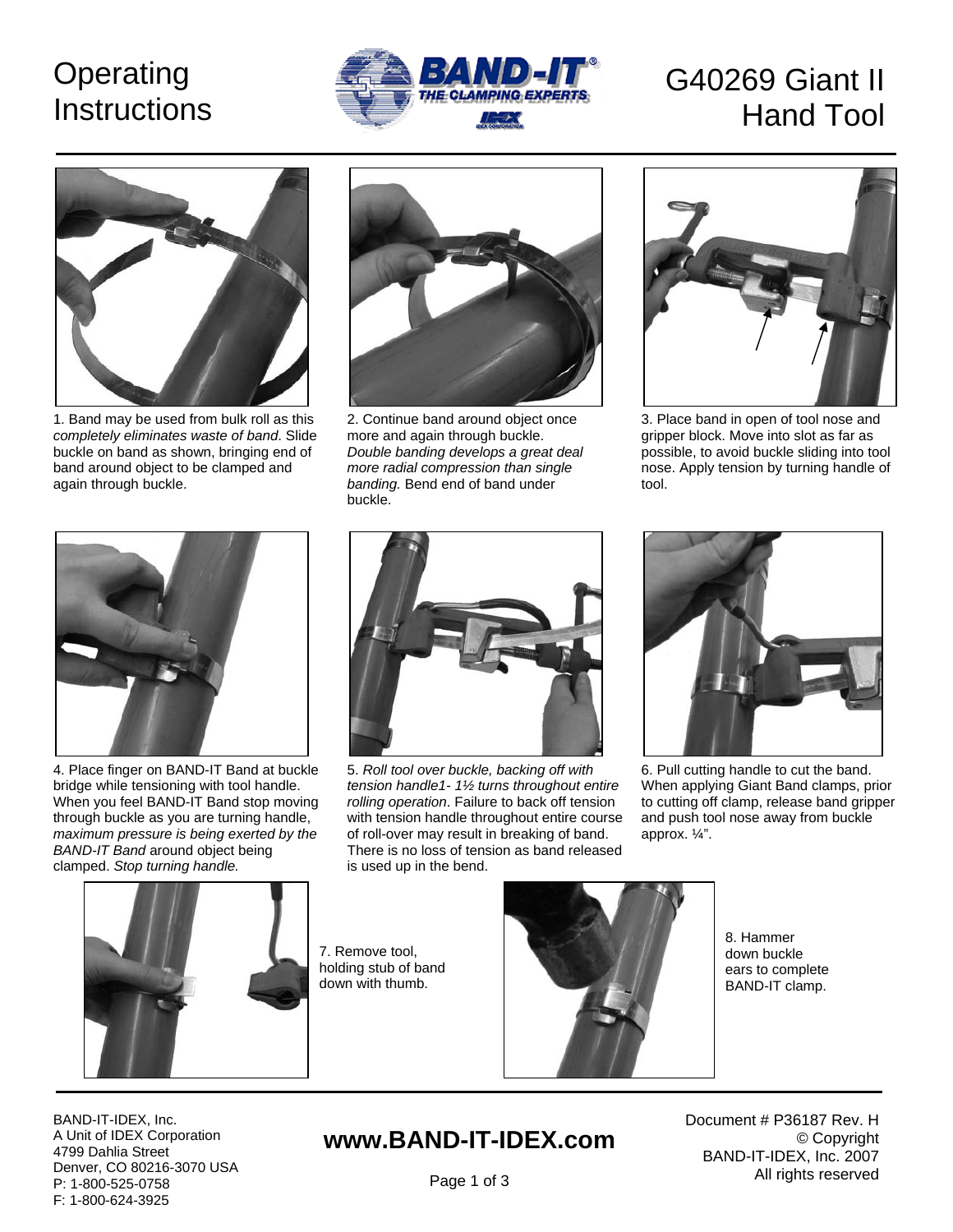### Cleaning and **Warranty**



### G40269 Giant II Hand Tool

#### **Gripper Cleaning Instructions:**



1. Remove gripper. Align gripper pin hole with notch in tool frame. Using a punch and hammer, punch pin out of slide block.



2. Using a wire brush, clean all foreign matter from teeth.



3. Replace pin: Align gripper hole with slide block hole, insert pin in hole and hammer pin in place.

**NOTE**: Periodically apply food-grade white lubricant or equivalent to tension screw thread (on page 3) to prevent excessive wear.

If tool fails to securely grip tail of clamp, follow gripper cleaning instructions above.

Refer to website for warranty information:<http://www.band-it-idex.com/warranty.html>

#### **www.BAND-IT-IDEX.com**